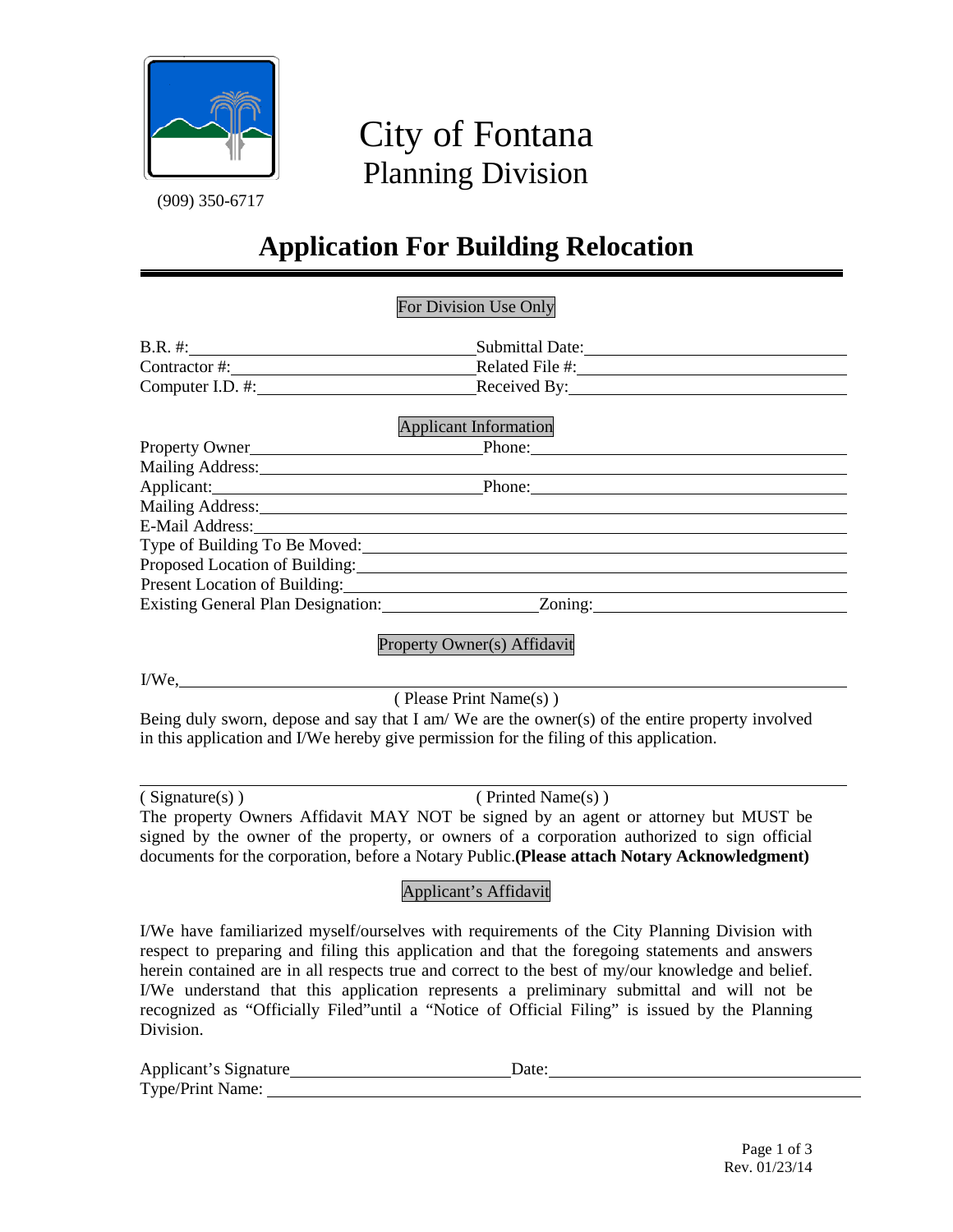#### PLANNING DIVISION

#### SUBMITTAL REQUIREMENTS FOR BUILDING RELOCATION

The following items are required to be submitted at the time of application. However, prior to actual filing all applicants are encouraged to contact the Planning and Building and Safety Divisions to schedule a pre-filing meeting at which time assistance can be provided regarding form and content of submittals as well as information regarding City ordinances and policies.

- A. Site Plan (10 copies) fully dimensioned and including the following:
	- 1. Scale, north arrow, and vicinity map;
	- 2. Location of all property lines, dedicated right-of-ways, and easements on the site. If no easements, state so on plans;
	- 3. Location, size, shape, height and use of all other structures on the site including buildings, curbs and walls;
	- 4. All paved areas, including parking areas, driveways and walks;
	- 5. Exterior lighting (for commercial and industrial projects only);
	- 6. Locations of signs and other graphics (for commercial and industrial projects only);
	- 7. Roof lines (for commercial and industrial projects only);
- B. Elevations (10 copies, plus one colored) showing the exterior appearance of each building from each direction. Typicals may be used when more than one structure is of the same design. (For a single-family residence, color photograph of the structure may be used instead of the 10 copies of elevations.)
- C. Floor Plan (10 copies) showing the dimensions and use of each room as well as the location of all windows and doors.
- D. Preliminary grading plan (10 copies) showing the existing topography and proposed grades on site boundaries. Also, any existing trees with trunks greater than four inches in diameter must be shown on this plan. (For commercial and industrial projects only.)
- E. Preliminary landscape plan (10 copies) to include (For commercial and industrial projects only):
	- 1. Name list of typical plants materials.
	- 2. Size range of plant materials.
	- 3. General plant locations.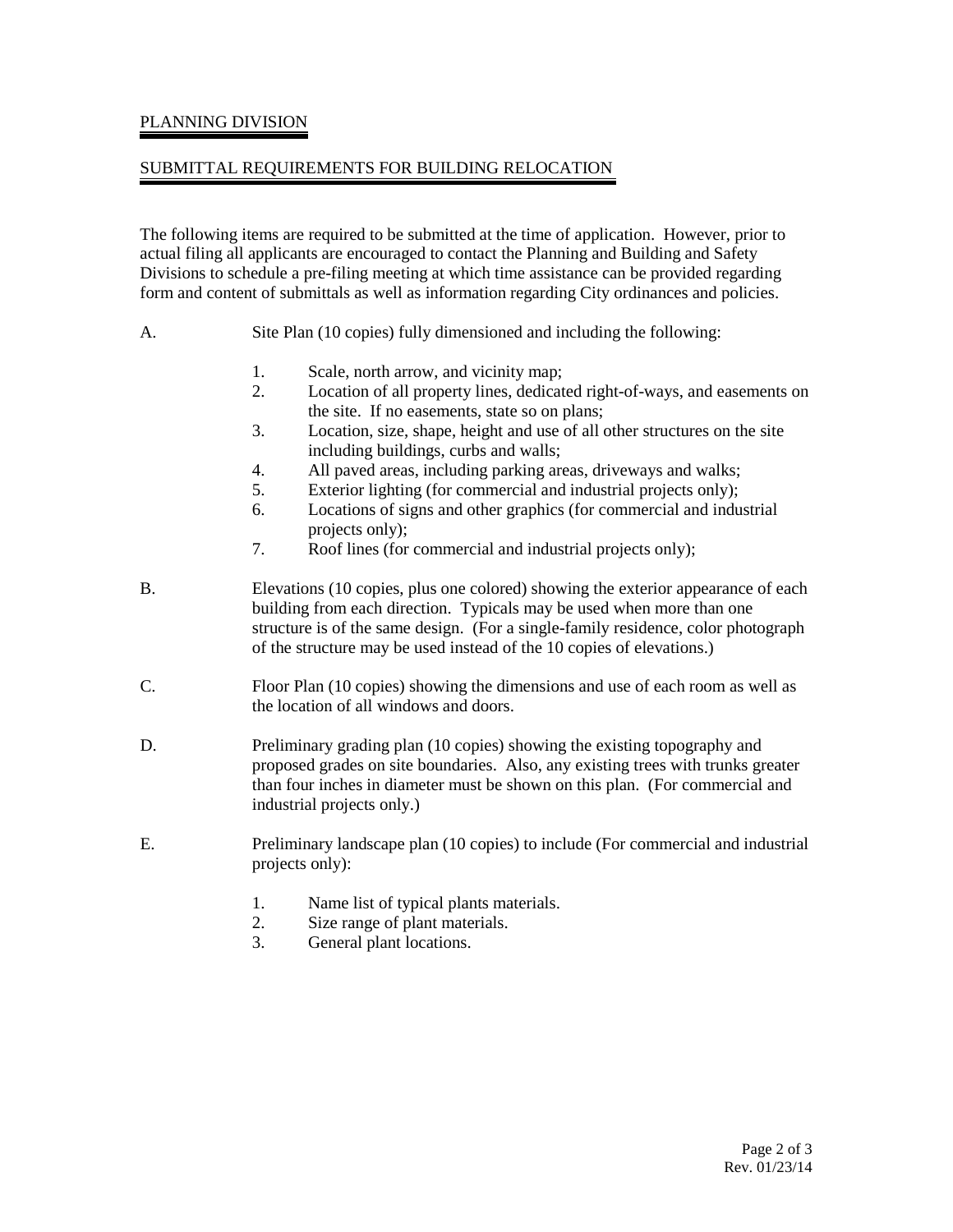Site plans, preliminary grading plans, preliminary landscape plan, elevations and floor plans described in A, B, C, D and E above must contain a high degree of clarity. They should be submitted on one or more sheets of paper measure at least 17" x 22" but should not exceed 30" x 36". The required scale for the site plan is 30 feet to the inch. Floor plans and elevations may use typical architectural scale. To adequately depict the required information, more than one sheet may be necessary.

The plans should be stapled together at the left margin and compiled into ten (10) sets in the following order:

- $\checkmark$  Site Plan
- $\checkmark$  Preliminary Grading Plan
- $\checkmark$  Preliminary Landscape Plan
- $\checkmark$  Elevations
- $\checkmark$  Floor Plans

The ten sets of plans should then be folded  $8\frac{1}{2}$ " x 11".

F. Filing Fee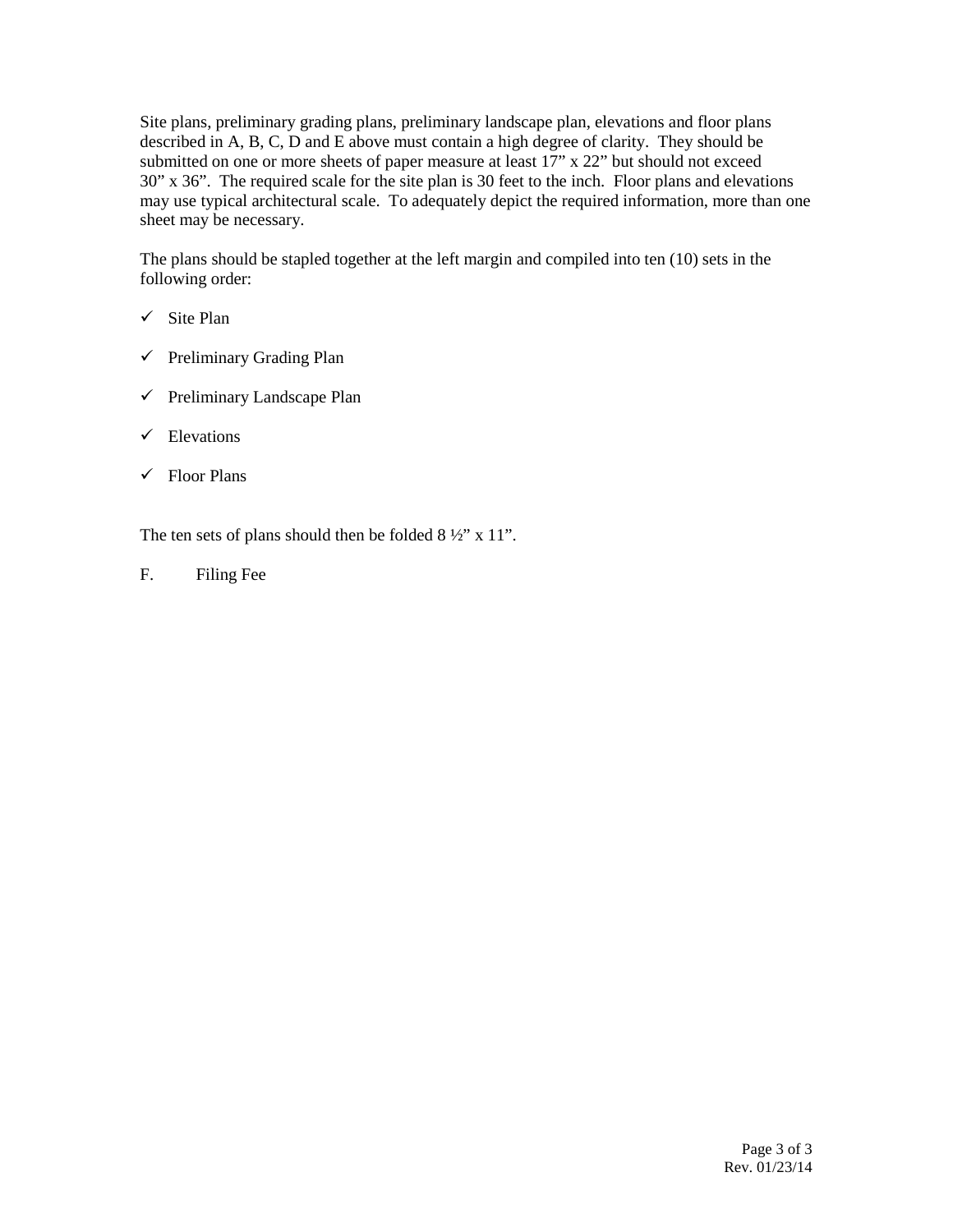

**CITY OF FONTANA Planning Division 8353 Sierra Avenue, Fontana CA 92335 (909) 350-7640** 

 **UNIFORM APPLICATION PART 1** 

| <b>GENERAL INFORMATION (Print or Type)</b>             |                       |  |  |
|--------------------------------------------------------|-----------------------|--|--|
| Name of Proposed Project:                              | <b>Staff Use Only</b> |  |  |
|                                                        | Master Case No.:      |  |  |
| Project Location:                                      | Related Case No.:     |  |  |
| Assessor's Parcel No.(s):                              |                       |  |  |
|                                                        | PAM No.:              |  |  |
| Applicant's Name:                                      | Phone:                |  |  |
|                                                        | Mobile:               |  |  |
| Address:                                               | Email:                |  |  |
|                                                        |                       |  |  |
| Legal Property Owner's Name (if different from above): | Phone:                |  |  |
|                                                        | Mobile:               |  |  |
| Address:                                               | Email:                |  |  |

#### **TYPE OF REVIEW REQUESTED (Please Check All Applicable Boxes)**

| Agreements                    | Design Review Sign                     | <b>Temporary Use Permit</b> |
|-------------------------------|----------------------------------------|-----------------------------|
| Annexations                   | General Plan Amendment                 | Variance                    |
| Adult Oriented Business       | Home Occupation Permit                 | Zone Change                 |
| $\Box$ Appeal                 | Lot Line Adjustment                    | Zoning/Re-Build Letter      |
| Administrative Site Plan      | <b>Municipal Code Amendment</b>        | Subtype:                    |
| <b>Building Relocation</b>    | Minor Use Permit                       |                             |
| City Council Interpretation   | <b>Pre-Application Meeting Request</b> |                             |
| <b>Conditional Use Permit</b> | Planning Commission Interpretation     |                             |
| Density Bonus                 | Specific Plan                          |                             |
| Director's Determination      | Tentative Parcel Map                   | Other:                      |
| <b>Design Review Project</b>  | Tentative Tract Map                    |                             |
|                               |                                        |                             |
|                               |                                        |                             |

#### **PROJECT DESCRIPTION**

*Detailed Description of Proposed Project (Attach Additional Sheets if Necessary):* 

#### **OWNER CERTIFICATION**

*I certify that I am presently the legal owner of the above-described property. Further, I acknowledge the filing of this application and certify that all of the above information is true and correct. (If the undersigned is different from the legal property owner, a notarized letter of authorization signed by the legal property owner must accompany this form.)* 

#### **Signature:** Date: **Date:**  $\blacksquare$

| Print Name and Title: |  |  |  |  |
|-----------------------|--|--|--|--|
|-----------------------|--|--|--|--|

| <b>Date/Time Received</b> | <b>Received By</b> | <b>Receipt No.</b> |  |
|---------------------------|--------------------|--------------------|--|
|                           |                    |                    |  |